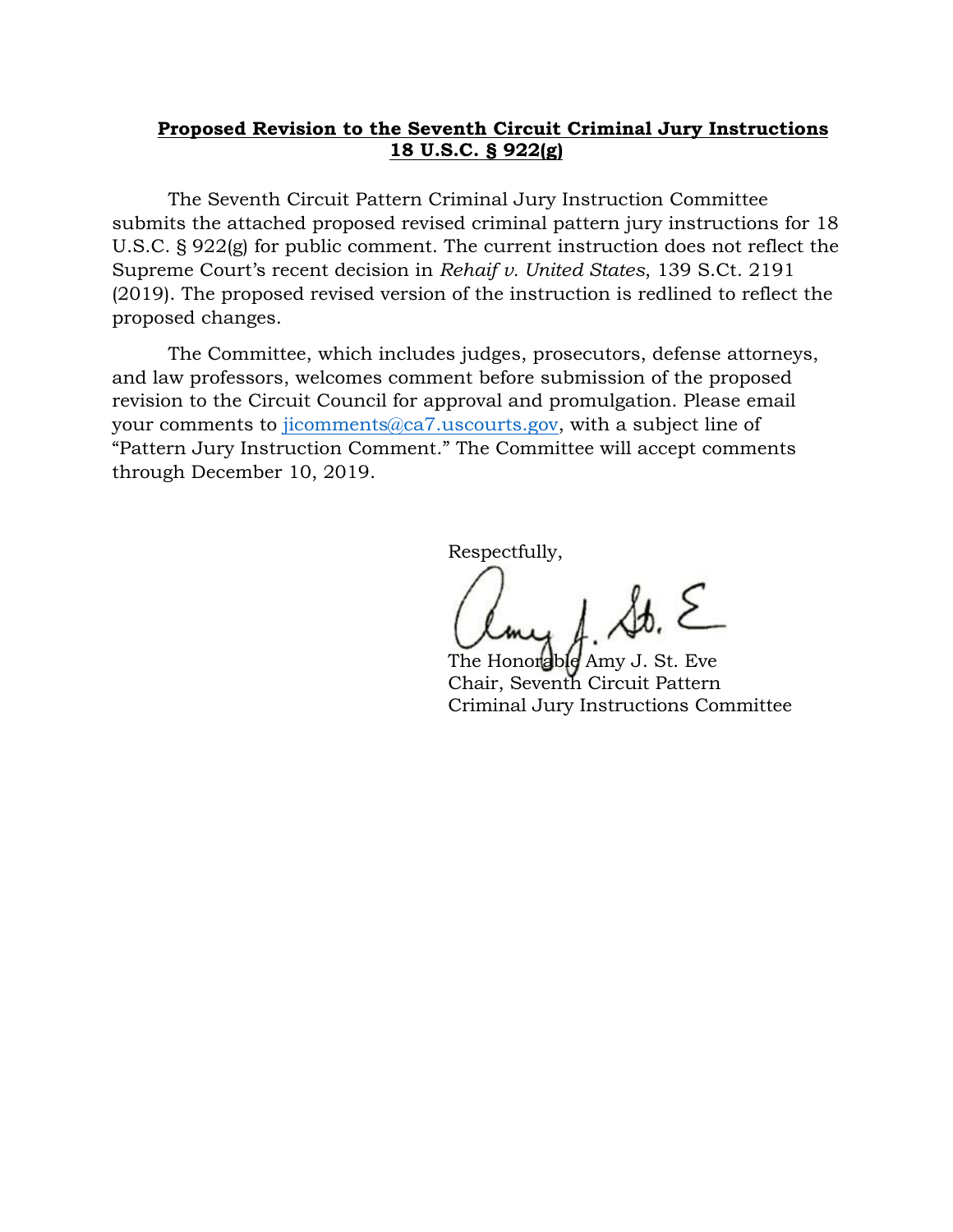## **18 U.S.C. § 922(g) UNLAWFUL POSSESSION OR RECEIPT OF A FIREARM OR AMMUNITION BY A PROHIBITED PERSON – ELEMENTS**

[The indictment charges the defendant[s] with; Count[s] \_\_ of the indictment charge[s] the defendant[s] with] unlawful [possession; receipt] of [a firearm; ammunition] by a [Prohibited Person]. In order for you to find [a; the] defendant guilty of this charge, the government must prove each of the  $[three]+$  following elements beyond a reasonable doubt:

1. The defendant knowingly [possessed; received] [a firearm; ammunition]; and

2. At the time of the charged act, possession; receipt, the defendant was a [Prohibited Person];

3. At the time of the [possession; receipt], the defendant [knowledge requirement for the defendant's alleged prohibited status]; and

3. Such possession was in or affecting commerce or [the 4. [The [firearm; ammunition] had been shipped or transported in interstate or foreign commerce<sup>1</sup>. before the defendant received it.] [The defendant's possession of the [firearm; ammunition] was in or affected commerce.]

If you find from your consideration of all the evidence that the government has proved each of these elements beyond a reasonable doubt [as to the charge you are considering], then you should find the defendant guilty [of that charge].

If, on the other hand, you find from your consideration of all the evidence that the government has failed to prove any one of these elements beyond a reasonable doubt [as to the charge you are considering], then you should find the defendant not guilty [of that charge].

## **Committee Comment**

The term "Prohibited Person" is used in this instruction in the same way that it is used in the elements instruction for 18 U.S.C.  $\S 922(d)$  (i.e. as a placeholder) and the). The Committee Comment associated with that instruction also applies to the use of that term in this instruction. The bracketed phrase "was a Prohibited Person" found in element 2 should be replaced with a phrase describing the nature of the prohibition. Suggested language for that description may be found below.

For a definition of "knowingly" see the Pattern Instruction 4.10 Section 922(d)(1) requires only that the defendant know that the firearm recipient is a felon; it does not require knowledge of what crime he previously had been convicted. *United States v. Haskins*, 511 F.3d 688, 692 (7th Cir. 2007).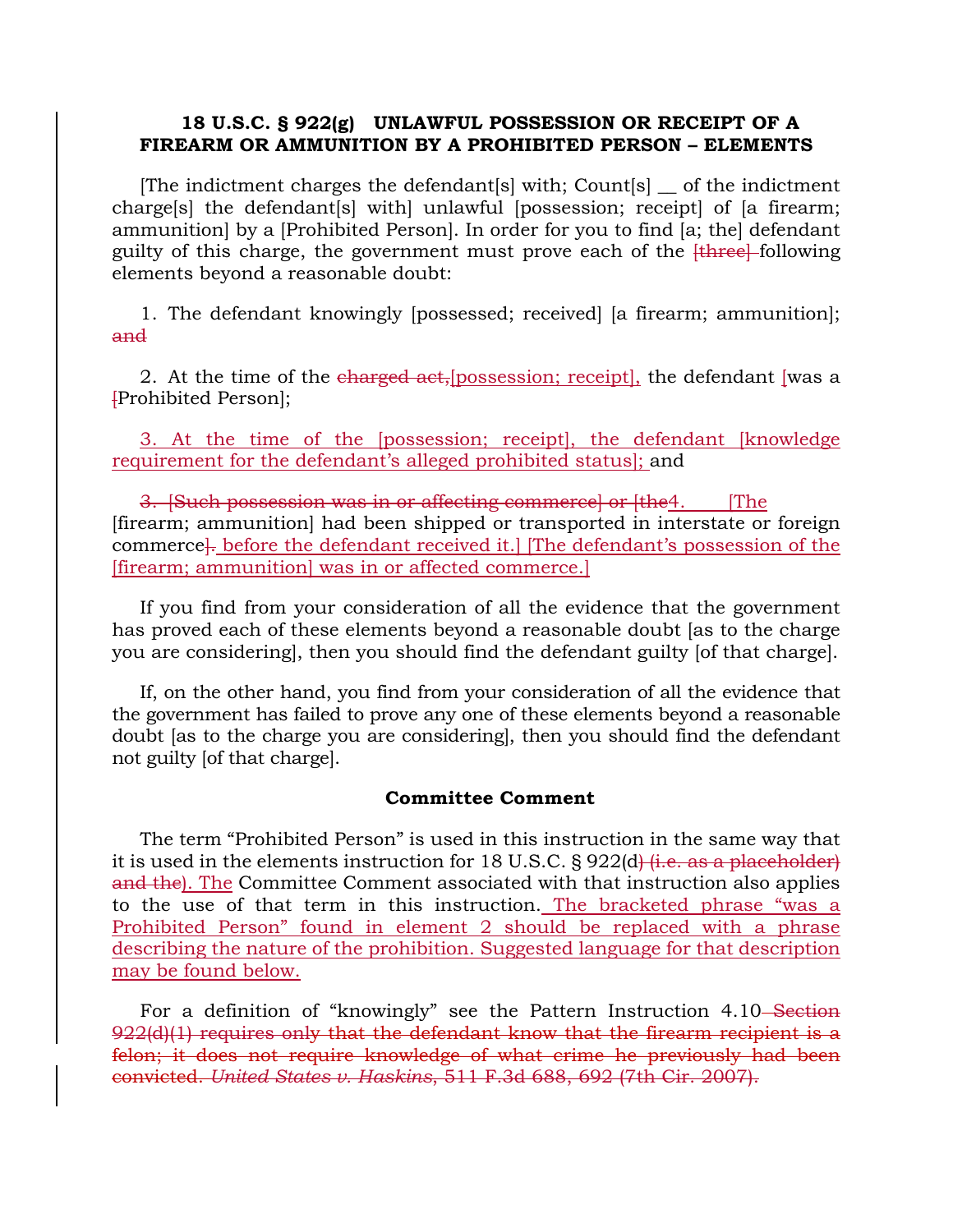In *Rehaif v. United States*, 139 S.Ct. 2191, 2200 (2019), the Supreme Court held that "in a prosecution under 18 U.S.C. § 922(g) and § 924(a)(2), the Government must prove both that the defendant knew he possessed a firearm and that he knew he belonged to the relevant category of persons barred from possessing a firearm." Although *Rehaif* specifically concerned § 922(g)(5), which prohibits an "alien" from possessing a firearm or ammunition, the Court expressed its holding as applying to § 922(g) – without specifying a subparagraph – and as applying to "the relevant category of persons" – not just an alien under § 922(g)(5). In light of *Rehaif*, it is the Committee's view, that in any prosecution under § 922(g), the trial judge must include the knowledge requirement as to the defendant's status in the "relevant category" of persons.

Having said that, questions may well arise as to whether the knowledge element applies to every aspect of the definitions and clauses in § 922(g)'s subparagraphs. In responding to the dissent's questions on that point, the Supreme Court stated, "We express no view, however, about what precisely the Government must prove to establish a defendant's knowledge of status in respect to other § 922(g) provisions not at issue here. *See post*, at 2207-2208 (ALITO, J., dissenting)(discussing other statuses listed in § 922(g) not at issue here)." 139 S. Ct. at 2200.

Though the full meaning of knowledge requirements following *Rehaif* is unclear, the Committee believes that *Rehaif* applies in a straightforward manner to some frequently charged subsections of the statute and makes the following suggestions for knowledge requirements:

Subsection  $(g)(1)$ :

- 2. had previously been convicted in a court of a crime punishable by imprisonment for a term exceeding one year; and
- 3. knew that [he/she] had been convicted of a crime punishable by imprisonment for more than one year.

Subsection  $(g)(5)(A)$ :

- 2. was an alien;
- 3. knew [he/she] was an alien illegally or unlawfully in the United States.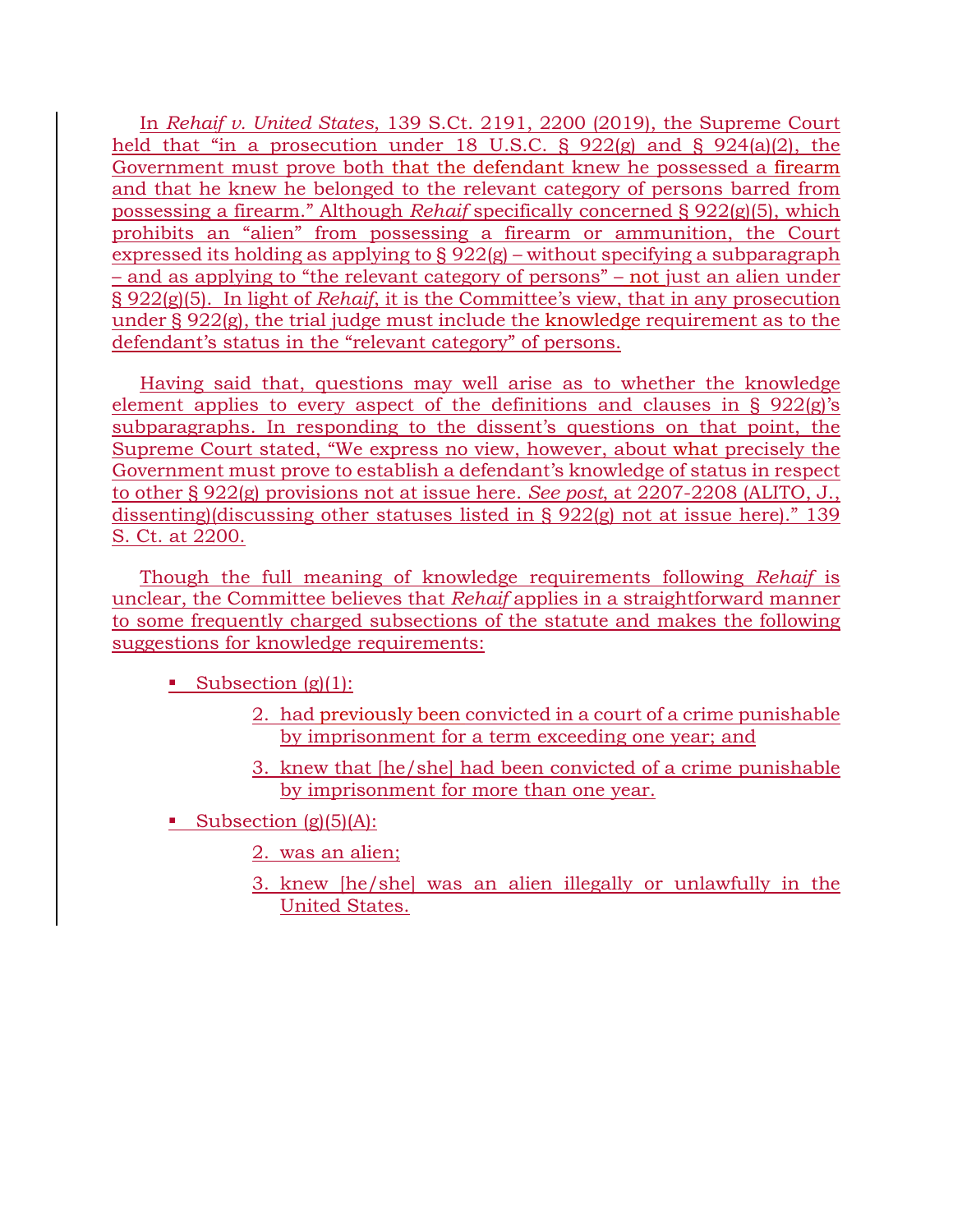## **18 U.S.C. § 922(g) UNLAWFUL SHIPMENT OR TRANSPORTATION OF A FIREARM OR AMMUNITION BY A PROHIBITED PERSON – ELEMENTS**

[The indictment charges the defendant[s] with; Count[s] \_\_ of the indictment charge[s] the defendant[s] with] unlawful [shipment; transportation] of [a firearm; ammunition] by a [Prohibited Person]. In order for you to find [a; the] defendant guilty of this charge, the government must prove botheach of the following elements beyond a reasonable doubt:

1. The defendant knowingly [shipped; transported] [a firearm; ammunition] in interstate or foreign commerce; and

2. At the time of the charged act, shipment; transportation, the defendant [was a **[Prohibited Person**]; and

3. At the time of the [shipment; transportation], the defendant [knowledge requirement for the defendant's alleged prohibited status].]

If you find from your consideration of all the evidence that the government has proved each of these elements beyond a reasonable doubt [as to the charge you are considering], then you should find the defendant guilty [of that charge].

If, on the other hand, you find from your consideration of all the evidence that the government has failed to prove any one of these elements beyond a reasonable doubt [as to the charge you are considering], then you should find the defendant not guilty [of that charge].

## **Committee Comment**

The term "Prohibited Person" is used in this instruction in the same way that it is used in the elements instruction for 18 U.S.C. § 922(d) (*i.e. as a placeholder*) and the). The Committee Comment associated with that instruction also applies to the use of that term in this instruction. The bracketed phrase "was a Prohibited Person" found in element 2 should be replaced with a phrase describing the nature of the prohibition. Suggested language for that description may be found below.

For a definition of "knowingly" see the Pattern Instruction 4.10. Section 922(d)(1) requires only that the defendant know that the firearm recipient is a felon; it does not require knowledge of what crime he previously had been convicted. *United States v. Haskins*, 511 F.3d 688, 692 (7th Cir. 2007).

In *Rehaif v. United States*, 139 S.Ct. 2191, 2200 (2019), the Supreme Court held that "in a prosecution under 18 U.S.C. § 922(g) and § 924(a)(2), the Government must prove both that the defendant knew he possessed a firearm and that he knew he belonged to the relevant category of persons barred from possessing a firearm." Although *Rehaif* specifically concerned § 922(g)(5), which